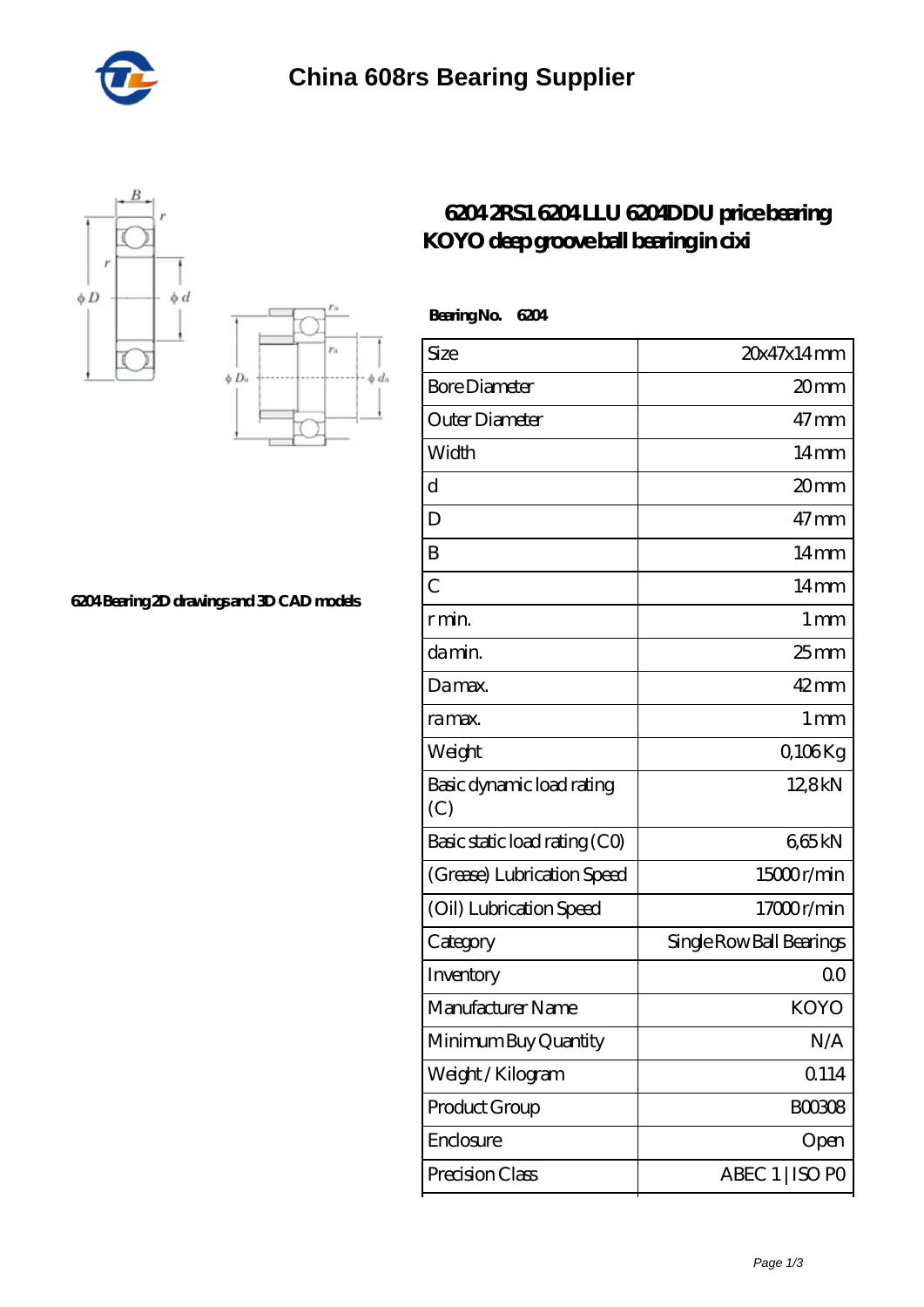

## **[China 608rs Bearing Supplier](https://m.gbaguidipelagie.com)**

| Maximum Capacity / Filling<br>Slot | No                                                                                                                                                                           |
|------------------------------------|------------------------------------------------------------------------------------------------------------------------------------------------------------------------------|
| Rolling Element                    | <b>Ball Bearing</b>                                                                                                                                                          |
| Snap Ring                          | No                                                                                                                                                                           |
| <b>Internal Special Features</b>   | No                                                                                                                                                                           |
| Cage Material                      | Steel                                                                                                                                                                        |
| Internal Clearance                 | CO-Medium                                                                                                                                                                    |
| Inch - Metric                      | Metric                                                                                                                                                                       |
| Long Description                   | 20MM Bore; 47MM<br>Outside Diameter; 14MM<br>Outer Race Diameter;<br>Open; Ball Bearing; ABEC 1<br>ISO PO, No Filling Slot; No<br>Snap Ring, No Internal<br>Special Features |
| Category                           | Single Row Ball Bearing                                                                                                                                                      |
| <b>UNSPSC</b>                      | 31171504                                                                                                                                                                     |
| Harmonized Tariff Code             | 8482105068                                                                                                                                                                   |
| Noun                               | Bearing                                                                                                                                                                      |
| Keyword String                     | Ball                                                                                                                                                                         |
| Manufacturer URL                   | http://www.koyousa.com                                                                                                                                                       |
| Manufacturer Item Number           | 6204                                                                                                                                                                         |
| Weight/LBS                         | 0.251                                                                                                                                                                        |
| Bore                               | Q787 Inch   20 Millimeter                                                                                                                                                    |
| Outer Race Width                   | 0.551 Inch   14 Millimeter                                                                                                                                                   |
| Outside Diameter                   | 1.85 Inch   47 Millimeter                                                                                                                                                    |
| Bearing No.                        | 6204                                                                                                                                                                         |
| r(min)                             | L                                                                                                                                                                            |
| Cr                                 | 160                                                                                                                                                                          |
| CQ                                 | 665                                                                                                                                                                          |
| Cu                                 | Q510                                                                                                                                                                         |
| fO                                 | 132                                                                                                                                                                          |
| Grease lub.                        | 15000                                                                                                                                                                        |
| Oil lub.                           | 17000                                                                                                                                                                        |
|                                    |                                                                                                                                                                              |